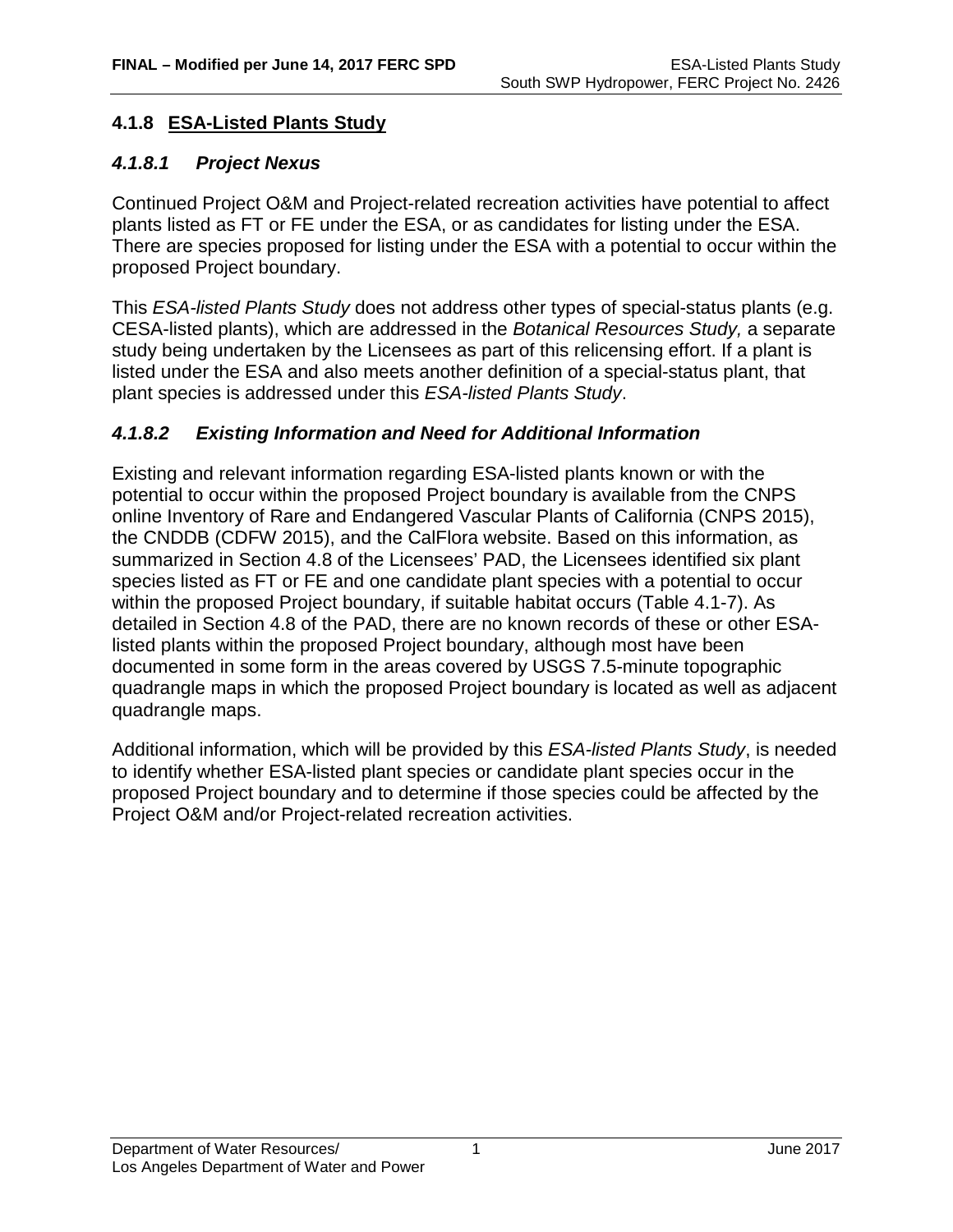Apr - Oct None

CNDDB occurrences in Mint Canyon

CNDDB occurrences in Mint Canyon

Apr - Jun

Mar - Aug

| <b>Common Name</b><br><b>Scientific Name</b>                                  | <b>Status</b>            | <b>Habitat</b>                                                                                                                                                                                      | <b>Flowering</b><br><b>Period</b> | <b>Known</b><br><b>Occurrences in</b><br><b>Project Vicinity</b><br>Quadrangle<br><b>Maps</b> |
|-------------------------------------------------------------------------------|--------------------------|-----------------------------------------------------------------------------------------------------------------------------------------------------------------------------------------------------|-----------------------------------|-----------------------------------------------------------------------------------------------|
| Slender-horned<br>spineflower<br>(Dodecahema<br>leptoceras)                   | FE, SE                   | Floodplain terraces and sandy benches<br>which flood infrequently; associated with<br>alluvial fan scrub between about 650 to<br>2,470 feet elevation.                                              | Apr - Jun                         | <b>CNDDB</b><br>occurrences in<br>Mint Canyon                                                 |
| San Fernando Valley<br>spineflower<br>(Chorizanthe parryi<br>var. fernandina) | FC,<br>SE,<br><b>FSS</b> | Mostly in openings within coastal sage<br>scrub (500 - 4,000 feet elevation).                                                                                                                       | Apr - Jul                         | <b>CNDDB</b><br>occurrences in<br>Newhall, Val<br>Verde                                       |
| Marsh sandwort<br>(Arenaria paludicola)                                       | FE, SE                   | Historically in scattered sites in swamps<br>and freshwater marshes (sea level to<br>1,480 feet).                                                                                                   | May - Aug                         | None                                                                                          |
| Nevin's barberry<br>(Berberis nevinii)                                        | FE, SE                   | Chaparral, cismontane woodland, coastal<br>and riparian scrub in sandy or gravelly<br>soils between about 1,400 to 1,700 feet<br>elevation (rarely to 2,000 feet). Also<br>occurs from transplants. | Feb - Jun                         | <b>CNDDB</b><br>occurrences in<br>Newhall, Warm<br>Springs<br>Mountain                        |
| $\mathbf{C}$ and $\mathbf{C}$ and $\mathbf{C}$                                |                          | Found historically at scattered sites in                                                                                                                                                            |                                   |                                                                                               |

freshwater marshes and near streams in southern California (from near sea level to

seasonally flooded, alkali playas (100 to

Ventura, Los Angeles, Riverside, and San Diego counties (50-2,150 feet elevation).

1,100 feet elevation).

2,200 feet elevation).

 $FT$  Vernal pools and poorly drained,

FE, SE Deep vernal pools with clay soils in

#### **Table 4.1-7. ESA-listed and Candidate Plant Species Potentially Occurring Within the South SWP Hydropower Proposed Project Boundary**

*Key:*

California orcutt

*FE = federal endangered FT = federal threatened*

(*Orcuttia californica*)

Gambel's watercress (*Nasturtium* [*Rorippa*]

Spreading navarretia (*Navarretia fossalis*)

*gambelii*)

grass

*FC = federal candidate*

*FSS = listed by USFS as Sensitive*

*SE = California State endangered*

*ST = California State threatened*

# *4.1.8.3 Study Goals and Objectives*

FE, ST

The goals of the *ESA-listed Plants Study* are to: (1) perform surveys to identify locations of ESA-listed or candidate plant species in the proposed Project boundary; and (2) collect ancillary data related to these occurrences, including geographic extent of each occurrence and indications of potential threats.

The objective of this *ESA-listed Plants Study* is to gather sufficient data necessary to fill recognized gaps in existing information for ESA-listed plant species.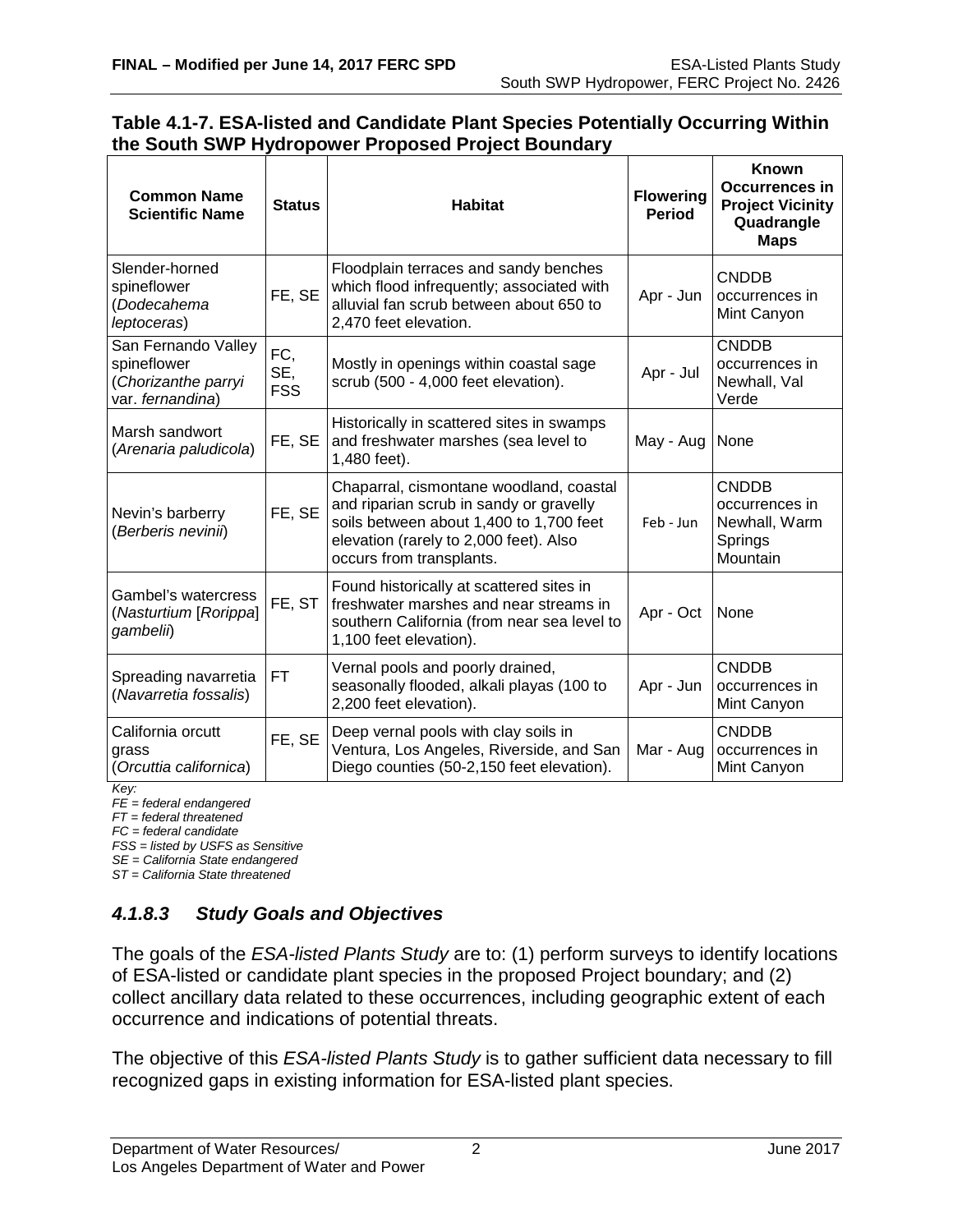# *4.1.8.4 Study Methods*

# **Study Area**

The study area for the *ESA-listed Plants Study* consists of certain habitat types within the proposed Project boundary that have potential to contain ESA-listed or candidate plant species, excluding lands overlying the Angeles Tunnel on which the Licensees do not perform any Project O&M (Figure 4.1-13). This survey will include staging areas; construction areas; upstream maintenance areas above reservoirs; fuel modification requirement areas; areas cleared for access to transmission line poles and access routes to these areas; Quail Canal, Quail Lake, and associated maintenance roads/areas and recreational features; and Gorman Bypass Channel and associated maintenance roads/access. The study area will also include a 100-foot buffer from all Project features where disturbance is expected to occur. The study area will extend beyond the proposed Project boundary to accommodate this buffer, where necessary.

## **General Concepts and Procedures**

- Personal safety is the most important consideration of each fieldwork team. Fieldwork will only occur in safely accessible areas and under conditions deemed safe by the field crews. Locations within the study area that cannot be accessed in a safe manner (e.g., locations containing dense vegetation or unsafe slopes) and areas inundated when the surveys are performed, will not be surveyed; these areas will be identified in the data summary and an explanation for survey exclusion will be provided.
- The *ESA-listed Plants Study* will begin after FERC issues its Study Plan Determination.
- The *ESA-listed Plants Study* does not include the development of requirements for the new license, which will be addressed outside the study.
- This *ESA-listed Plants Study* specifically focuses on plants listed as FT or FE, or candidates for listing under the ESA within the proposed Project boundary, but the study area for the *ESA-listed Plants Study* is specific to locations that may contain those resources.
- If required for the performance of the *ESA-listed Plants Study*, the Licensees will make a good faith effort to obtain permission to access private property well in advance of initiating the study. The Licensees will only enter private property if permission has been provided by the landowner.
- The Licensees will acquire all necessary agency permits and approvals prior to beginning fieldwork for the *ESA-listed Plants Study*.
- Field crews may make variances to the *ESA-listed Plants Study* in the field to accommodate actual field conditions and unforeseen problems. Any variances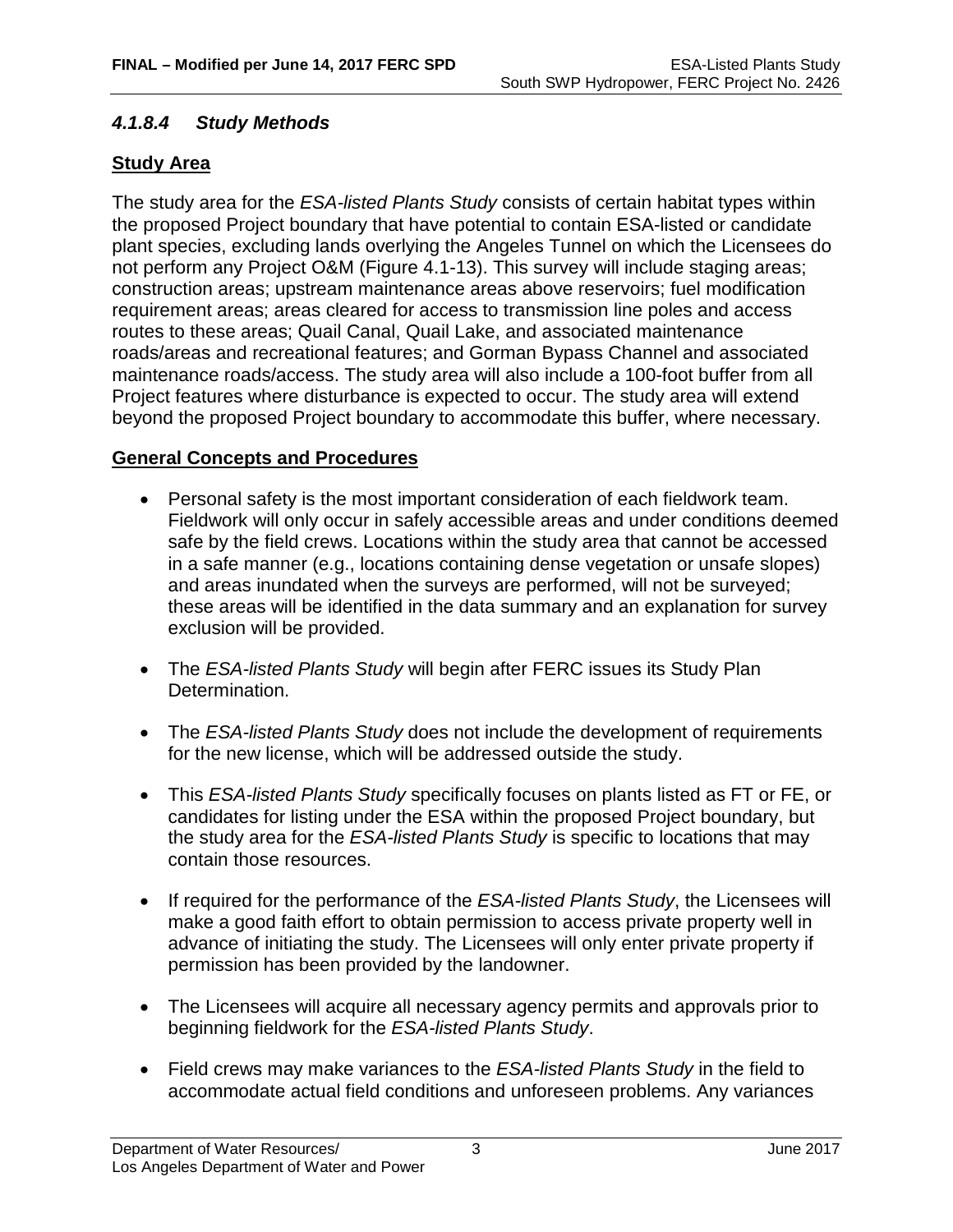from the *ESA-listed Plants Study* will be noted in the data resulting from the *ESAlisted Plants Study*.

• To prevent the introduction and transmittal of amphibian chytrid fungus and invasive aquatic species (e.g., quagga mussels, zebra mussel, and Asian clams), field crews will be trained on, provided with, and use materials (e.g., Quat) for decontaminating their boots, waders, and other equipment when leaving or traveling between water-based study sites. Field crews will follow DWR's Quagga and Zebra Mussel Rapid Response Plan and CDFW's Aquatic Invasive Species Decontamination Protocol which can be found at the following link: [\(https://nrm.dfg.ca.gov/FileHandler.ashx?DocumentID=43333\)](https://nrm.dfg.ca.gov/FileHandler.ashx?DocumentID=43333). All boats used during the study will follow cleaning protocols, including inspections before and after use. All decontamination requirements in place at Project reservoirs including those of DWR's *Quagga and Zebra Mussel Rapid Response Plan* for the SWP will be strictly followed (DWR 2010).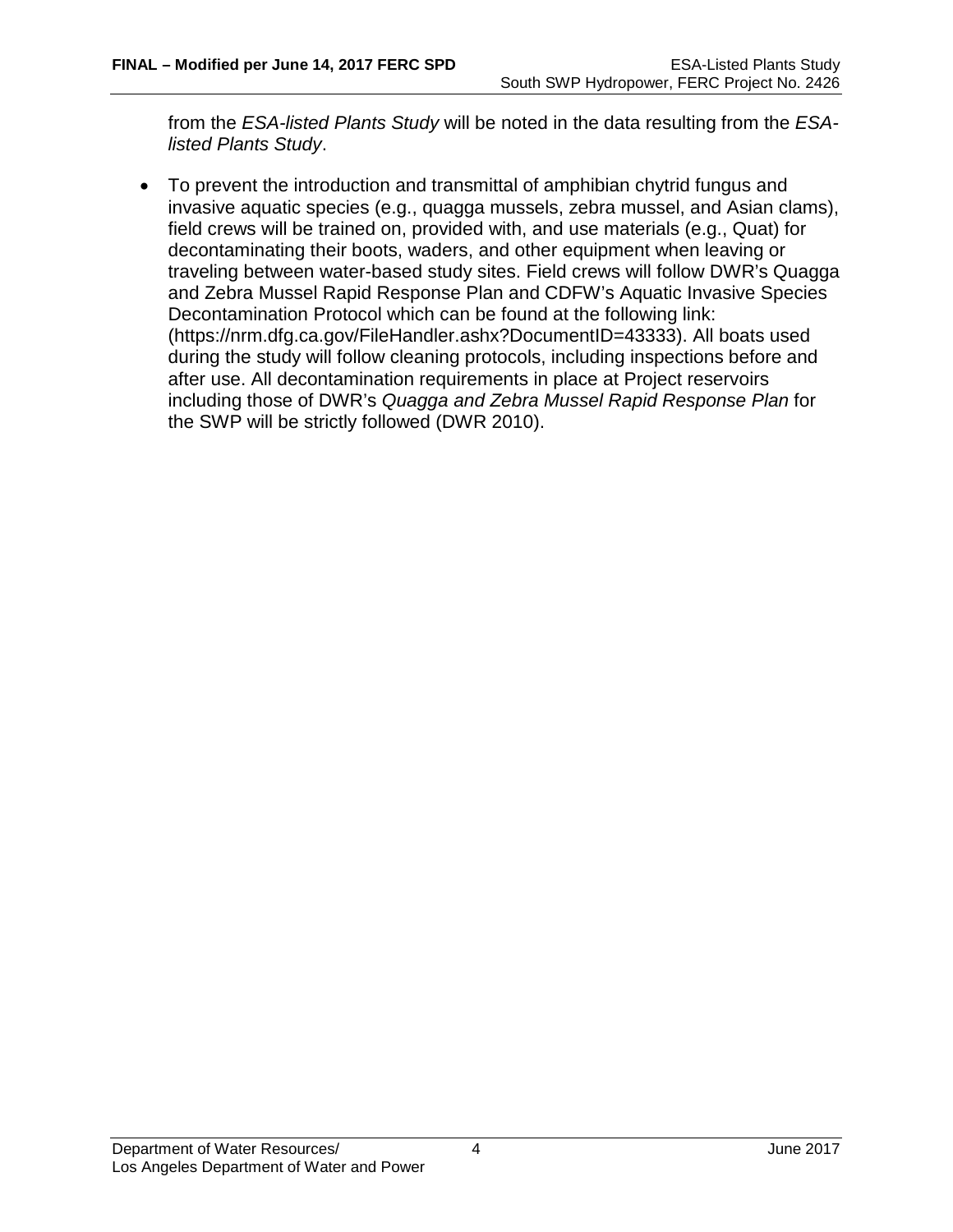

**Figure 4.1-13. ESA-listed Plants Study Area**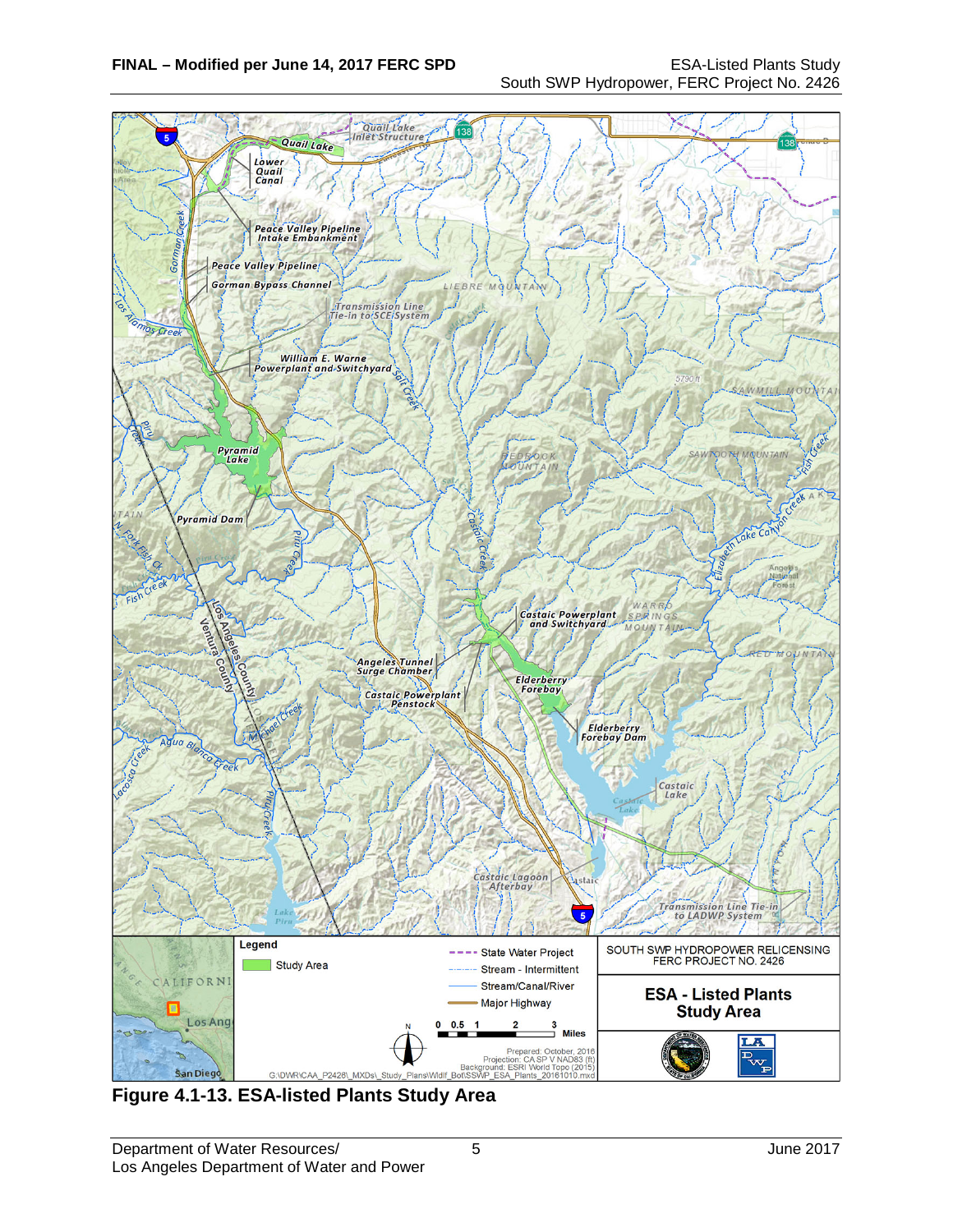## **Methods**

The *ESA-listed Plants Study* will consist of three steps: (1) gather data and prepare for field effort; (2) conduct field surveys; and (3) prepare data. These steps are described below.

Step 1 – Gather Data and Prepare for Field Effort. The Licensees will prepare field maps for use by field survey teams. The maps will depict aerial imagery, Project features, and the area boundary. Field planning will include preliminary identification of habitats that could support ESA-listed and candidate plant species that may occur in the area and a review of existing herbarium specimen collection dates and floristic data regarding the seasonal life stages of the vegetation being surveyed to develop an appropriate survey schedule.

Step 2 – Conduct Field Surveys. A qualified team of field staff will conduct ESA-listed plant surveys that will generally follow the methodology described in the botanical survey section of CDFW's *Protocols for Surveying and Evaluating Impacts to Special Status Native Plant Populations and Natural Communities* and be consistent with USFWS (2000) guidelines for surveys. Field staff will visit reference sites, if available, for ESA-listed plants most likely to occur in the proposed Project area (i.e. those known from CNDDB reports in the Project or surrounding quadrangles or with other known occurrences nearby). The protocol uses systematic field techniques to ensure thorough coverage of each plant community that could support ESA-listed and candidate plant species. Documentation of surveys on NFS lands will include completion of Plant Survey Field Forms (USFS 2015), as specified in the USFS Threatened, Endangered, and Sensitive Plants Element Occurrence Protocol and Field Guide (USFS 2014) and Threatened, Endangered and Sensitive Plants Element Occurrence Protocol and Field Guide (USFS 2015).

Field staff will conduct surveys between June 2017 and May 2018, encompassing the period within which the potential ESA-listed and candidate plant species flower, with at least two survey visits of suitable habitats to maximize the likelihood of detection of all ESA-listed and candidate plant species. Surveyors will include botanists or other scientist and biologists qualified to identify ESA-listed and candidate plant species likely to occur in the area. Taxonomy and nomenclature will be based on *The Jepson Manual*  (Baldwin et al., 2012). If an ESA-listed or candidate plant species is identified, the survey team will prepare a California Native Species Field Survey Form and record the following data associated with the occurrence to the edge of the occurrence, or to the edge of the proposed Project boundary, whichever is less, though surveyors will estimate the size of the occurrence outside of the study boundary to the extent possible):

• Digital photographs to document the occurrence, phenology, and reproductive state, associated habitat, and indications of potential threats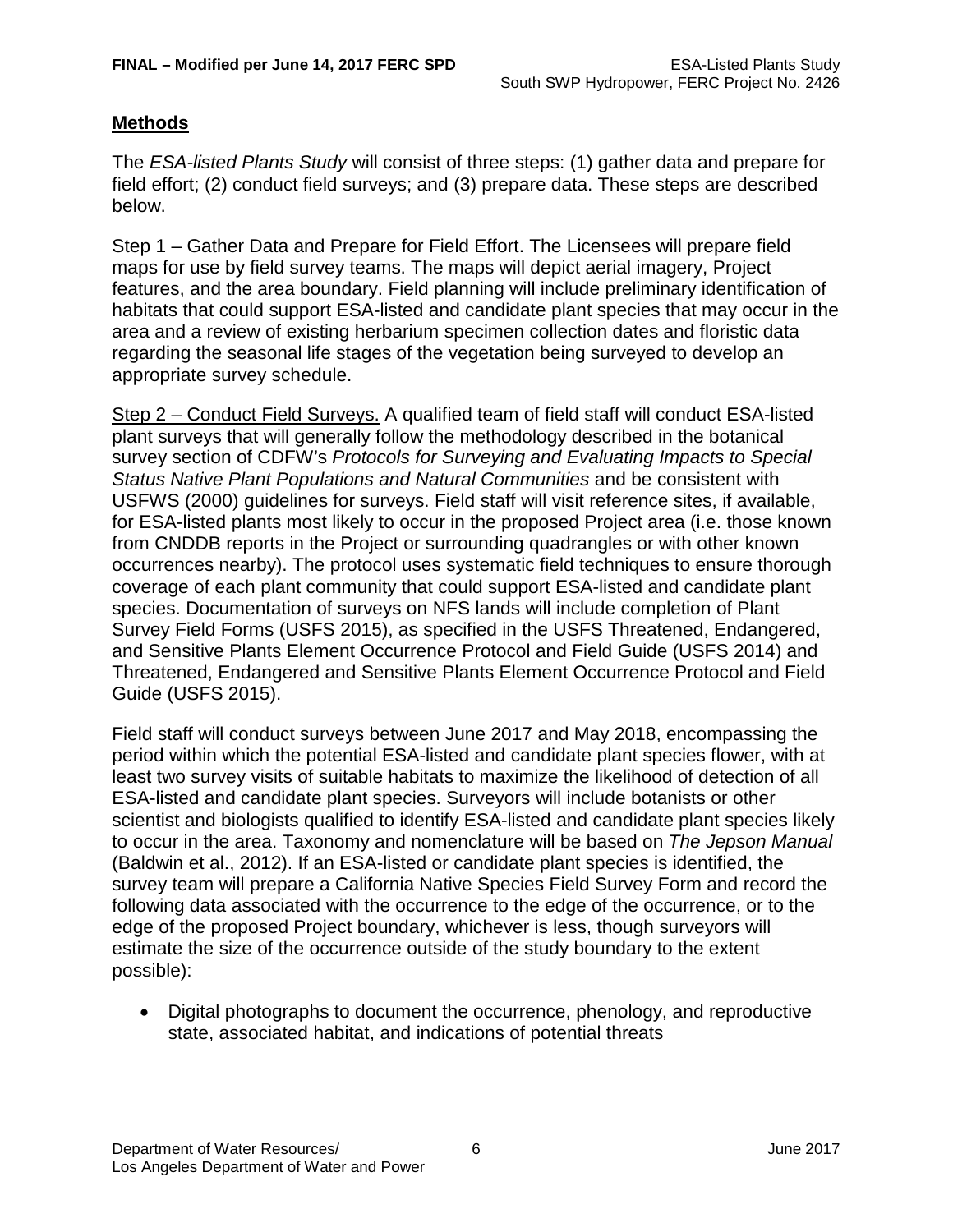- Location and approximate extent of the ESA-listed or candidate plant species population delineated using a handheld GPS and the estimated number of plants in the population
- Habitat description, including dominant and subdominant vegetation in the area
- Activities or evidence of human activities observed in the area that have a potential to adversely affect the population (e.g., recreational trails and uses)

The Licensees will notify USFWS and CDFW within three working days if ESA-listed or candidate plant species are detected.

Step 3 – Prepare Data. Following the surveys, the Licensees will develop GIS maps depicting ESA-listed and candidate plant species occurrences, Project facilities, features, specific Project-related activities (e.g., user-created dispersed hiking or dayuse), and other related information collected during the *ESA-listed Plants Study*. The data will be included in the documents discussed below.

## **Quality Assurance and Quality Control**

Field data will be collected in a manner that promotes high quality results and will be subject to appropriate QA/QC procedures, including spot-checks of transcription for accuracy and completeness and comparison of GIS maps with field notes to verify locations of sensitive habitats and species.

## **Analysis**

Once the locations of ESA-listed and candidate plant species occurrences in the study area for the *ESA-listed Plants Study* are determined, the Licensees will describe known Project-related potential threats to these species, including NNIP, Project O&M activities, and Project-related recreation activities.

## **Reporting**

*ESA-listed Plants Study* methods and results will be prepared and included, to the extent completed and ready for inclusion, in the Licensees' ISR, USR, DLA, and FLA. If any ESA-listed or candidate plants are found, a report will be developed and considered Privileged, and will be provided only to FERC, USFWS, and CDFW. If any of these occurrences are found on NFS lands, this Privileged report will also be provided to the USFS and reported using the USFS TES Plant Element Occurrence Field Guide (USFS 2008, as may be updated).

## *4.1.8.5 Consistency of Methodology with Generally Accepted Scientific Practices*

This *ESA-listed Plants Study* is consistent with the goals, objectives, and methods outlined for most recent FERC hydropower relicensing efforts in California, including the Don Pedro Project (FERC No. 2299), the Yuba River Development Project (FERC No.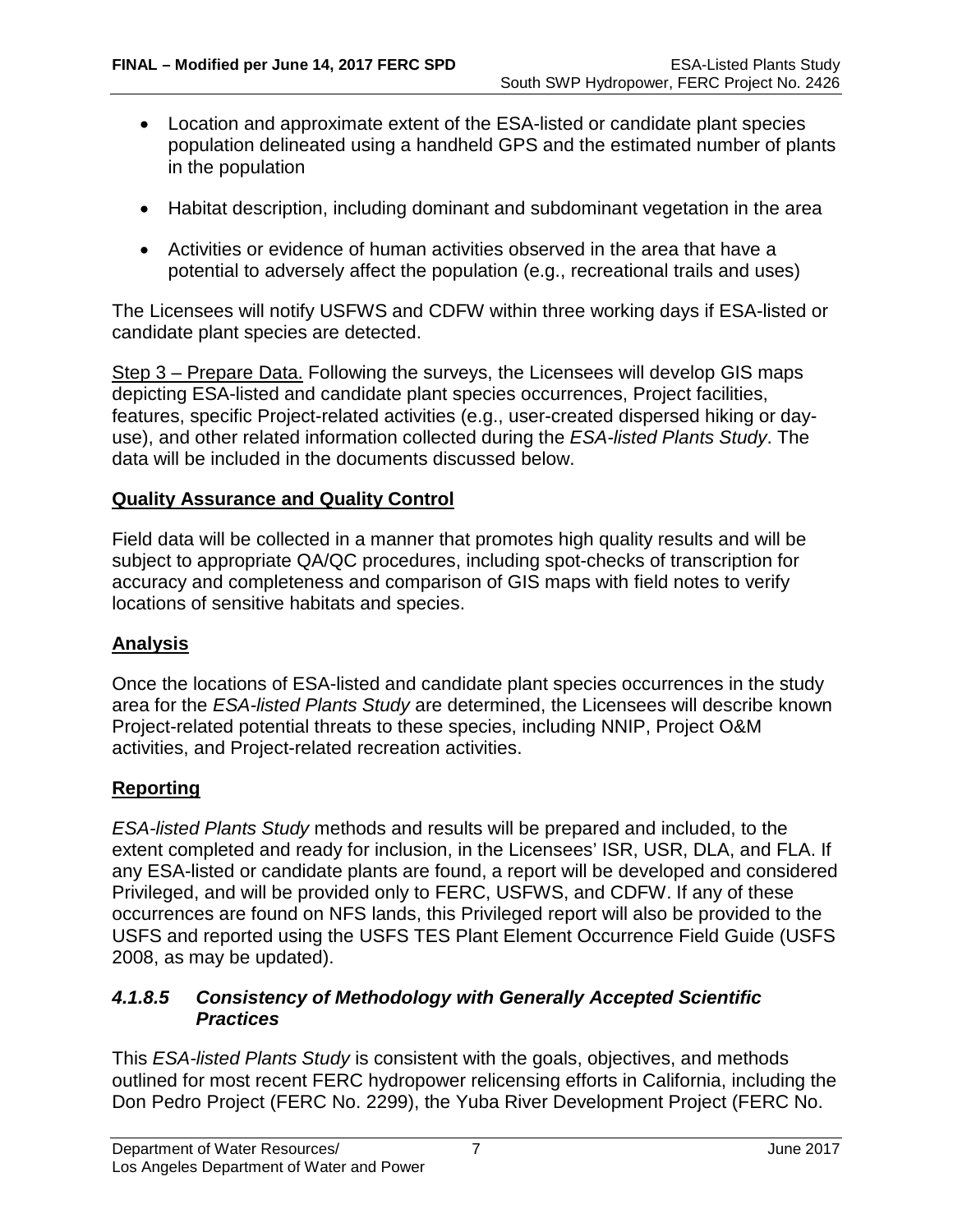2246), and the Merced River Hydroelectric Project (FERC No. 2174), and will use standard botanical survey methods as defined by CDFW, USFWS, and USFS.

#### *4.1.8.6 Schedule*

This *ESA-listed Plants Study* will begin after FERC issues its Study Plan Determination. The Licensees anticipate the schedule below will be followed to complete the Study.

| <b>Fieldwork Preparation</b> | May 2017                     |
|------------------------------|------------------------------|
| Fieldwork                    | June 2017 – May 2018         |
| Data QA/QC                   | July 2017 – September 2018   |
| Data Analysis and Reporting  | October 2018 - December 2018 |

#### *4.1.8.7 Level of Effort and Cost*

Based on the work effort described above, the Licensees estimate the current cost to complete this study will range between \$54,000 and \$72,000.

#### *4.1.8.8 References*

Baldwin, B. G., D. H. Goldman, D. J. Keil, R. Patterson, T. J. Rosatti, and D. H. Wilken, editors. 2012. The Jepson manual: vascular plants of California, second edition. University of California Press, Berkeley.

California Department of Fish and Game. 2009. Protocols for surveying and evaluating impacts to special status native plant populations and natural communities. November 24, 2009. Available online at: https://www.dfg.ca.gov/biogeodata/cnddb/pdfs/Protocols\_for\_Surveying\_and\_Ev aluating\_Impacts.pdf.

- CDFW. 2015. CNDDB. RareFind Version 5. Available online: nrmsecure.dfg.ca.gov/cnddb/view/query.aspx. Accessed July 31, 2015. Last updated July 7, 2015. CDFW, Biogeographic Data Branch. Sacramento, CA.
- CNPS, Rare Plant Program. 2015. Inventory of Rare and Endangered Plants (online edition, v8-02). CNPS, Sacramento, California. Available online at: http://www.rareplants.cnps.org. Accessed: August 2015.
- DWR. 2010. The Quagga and Zebra Mussel Rapid Response Plan for the State Water Project. 93 pp. CONFIDENTIAL/PRIVILEGED – Not for Public Distribution.
- USFS 2008. USFS' Threatened, Endangered and Sensitive Plants Element Occurrence Field Guide.
- USFS 2015. Plant Survey Field Form.